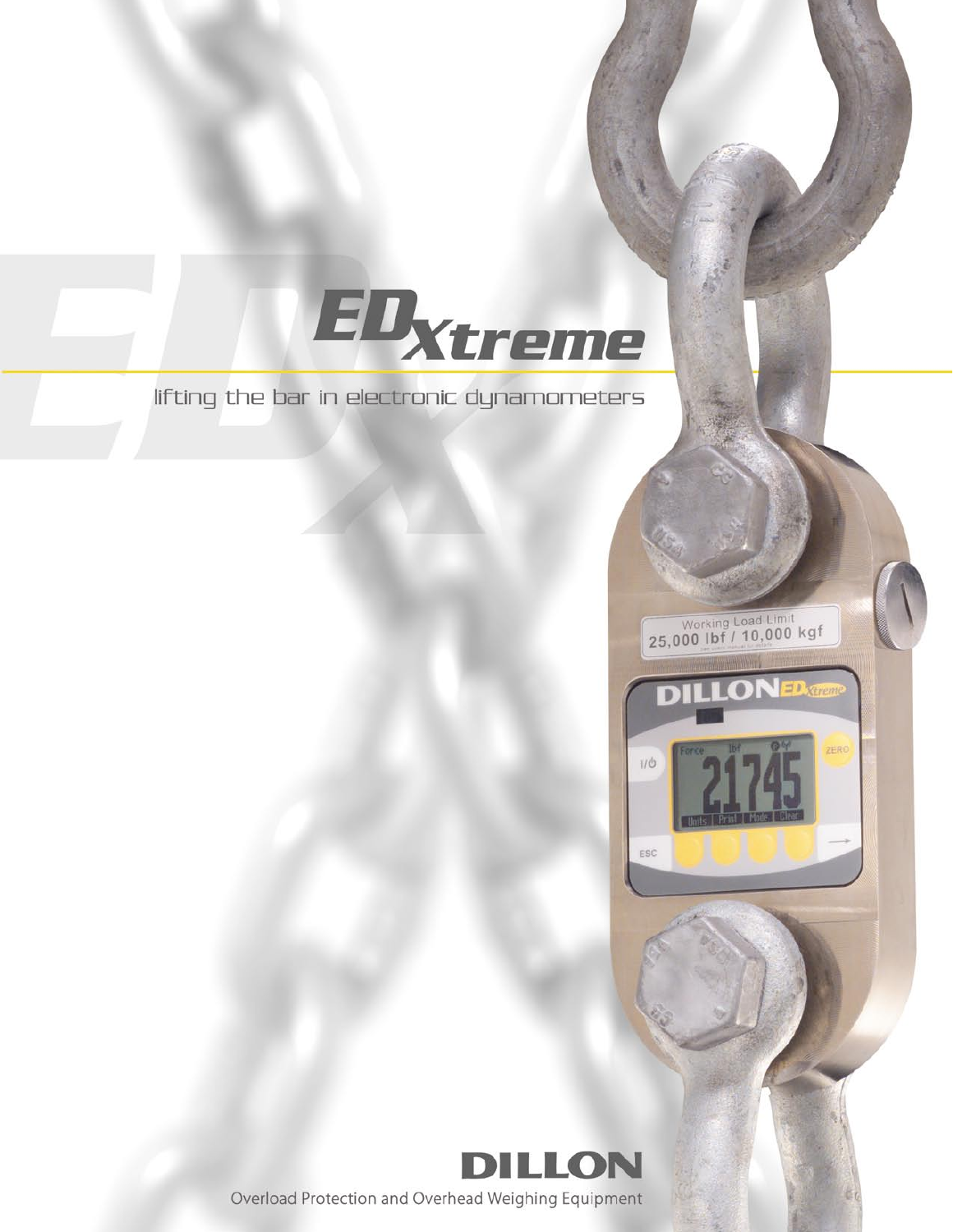# *Dillon EDxtreme*

# *For the toughest jobs you face*

Guesswork is not acceptable – failure is not an option. > When you have people working around high tension cables and massive loads, there is no room for error. You have to have complete confidence in the strength and the accuracy of your measurement tools.

Since 1937, Dillon Dynamometers have been chosen for the jobs where only the best will do. Now, Dillon has once again lifted the performance bar and set the standard for others to follow — Dillon EDxtreme.



Sturdy aircraft-quality aluminum (shown) or plated alloy steel case on high-capacity models

High-resolution dot-matrix LCD display offers large numbers without confusing abbreviations or multipliers

Injection molded, thick Lexan panels offer superior impact protection

Softkey interface allows easy and intuitive operation and configuration

> NEMA 4X / IP55 designed for weather and water resistance

*Uncompromising on Safety – adaptable to the need*

The EDxtreme exemplifies the trademark precision and rugged construction of Dillon dynamometers. Its highly refined design draws on the inherent strengths of premium-grade materials to achieve a 5:1 minimum factor of safety.

While the EDxtreme may be configured for something as simple as a digital hanging scale, it offers a higher level of intelligence. With user-defined functions and sophisticated communication options, the EDxtreme readily adapts to multi-tasking operations or multilink systems capable of monitoring a series of critical stress points from a single location — it is the definition of application versatility.



Models available in capacities from 2500 to 550,000 lbf (1000 to 250,000 kgf).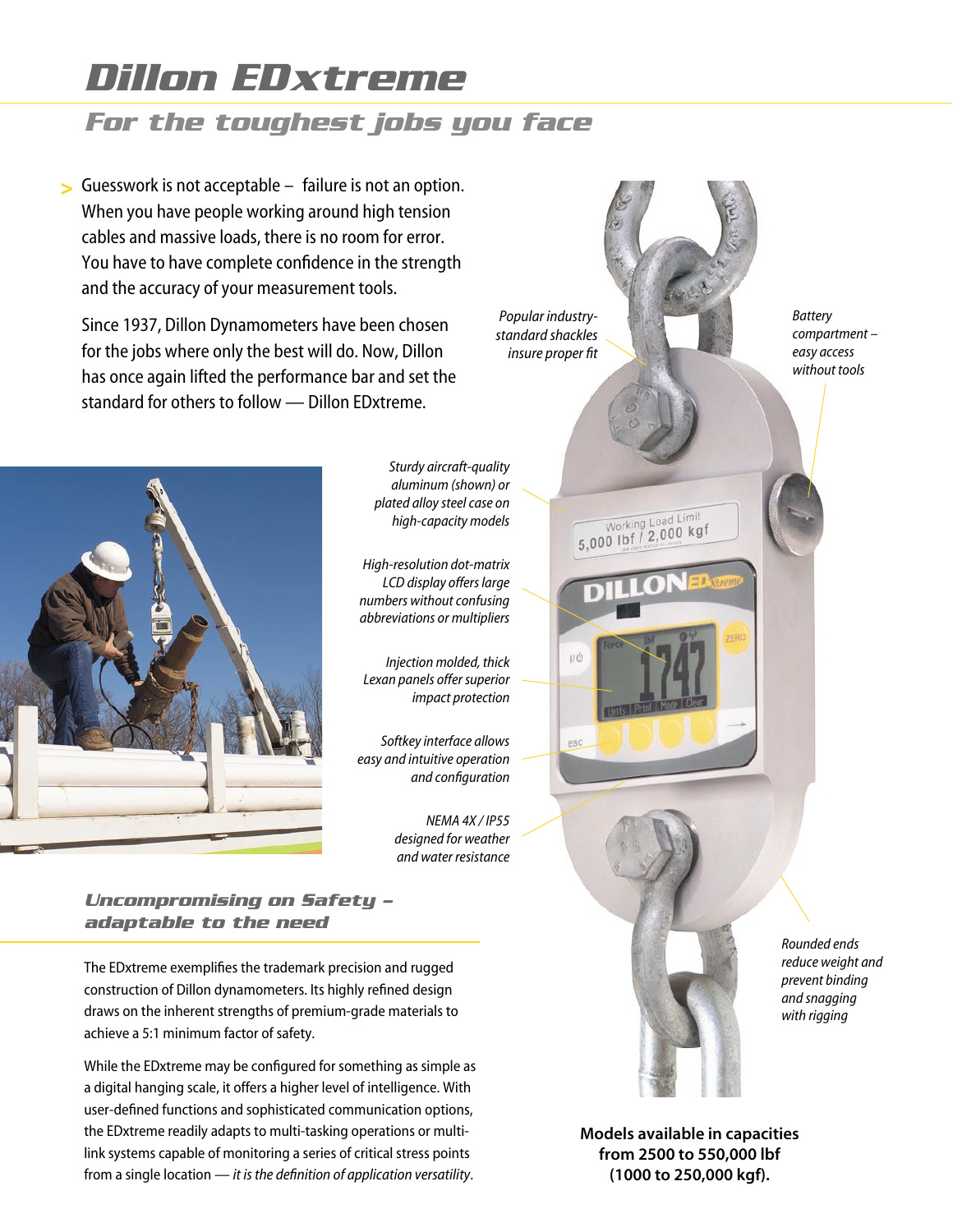### *Signature features of the EDxtreme*

### *Xtreme engineering*

Building a precision instrument that can survive real-world punishment requires masterful engineering. This is where Dillon's experience shines through. The engineers assigned to the EDxtreme drew on a depth of industrial application knowledge and conducted exhaustive materials testing to achieve the highest structural integrity.

- Superior strength and corrosion resistance High capacity models are constructed of electroless nickelplated aircraft-quality alloy steel. Lower capacity models are anodized aircraft-quality aluminum.
- 5:1 factor of safety This measure of strength and safety is maintained at all capacities. Computer modeling confirms the low stress and long product life that is inherent in the EDxtreme design.
- Retained hardware Allows permanent attachment of centering spacers, which eliminates fumbling during high capacity rigging.
- NEMA 4X/IP55 The EDxtreme is clearly the choice for reliability in any environment – in-plant or out on the job site.

### *Xtreme accuracy: 0.1%*

High resolution and accurate repeatable readings are essential to proper weighing. The higher standards set for the EDxtreme meant taking the time to ensure that material characteristics, load element design and strain gage meshed perfectly. The result of that effort is a typical accuracy of 0.1% of full scale capacity. The enhanced resolution mode of 1 part in 5000 provides the level of readability needed for refined weighing.

### *Xtreme ease*

- Exclusive SOFTKEY interface Dillon has eliminated confusing menus for faster setup and simple operation. In addition to lbf, kgf and Newtons, programmable functions can correct for gravitational variations and allow the use of custom units of measurement.
- Wide-angle LCD Provides improved readability over a wider viewing angle and is available with backlighting for low light conditions.
- Battery operation The EDxtreme is powered by two standard C-cell batteries. Batteries are easily accessible for fast replacement.